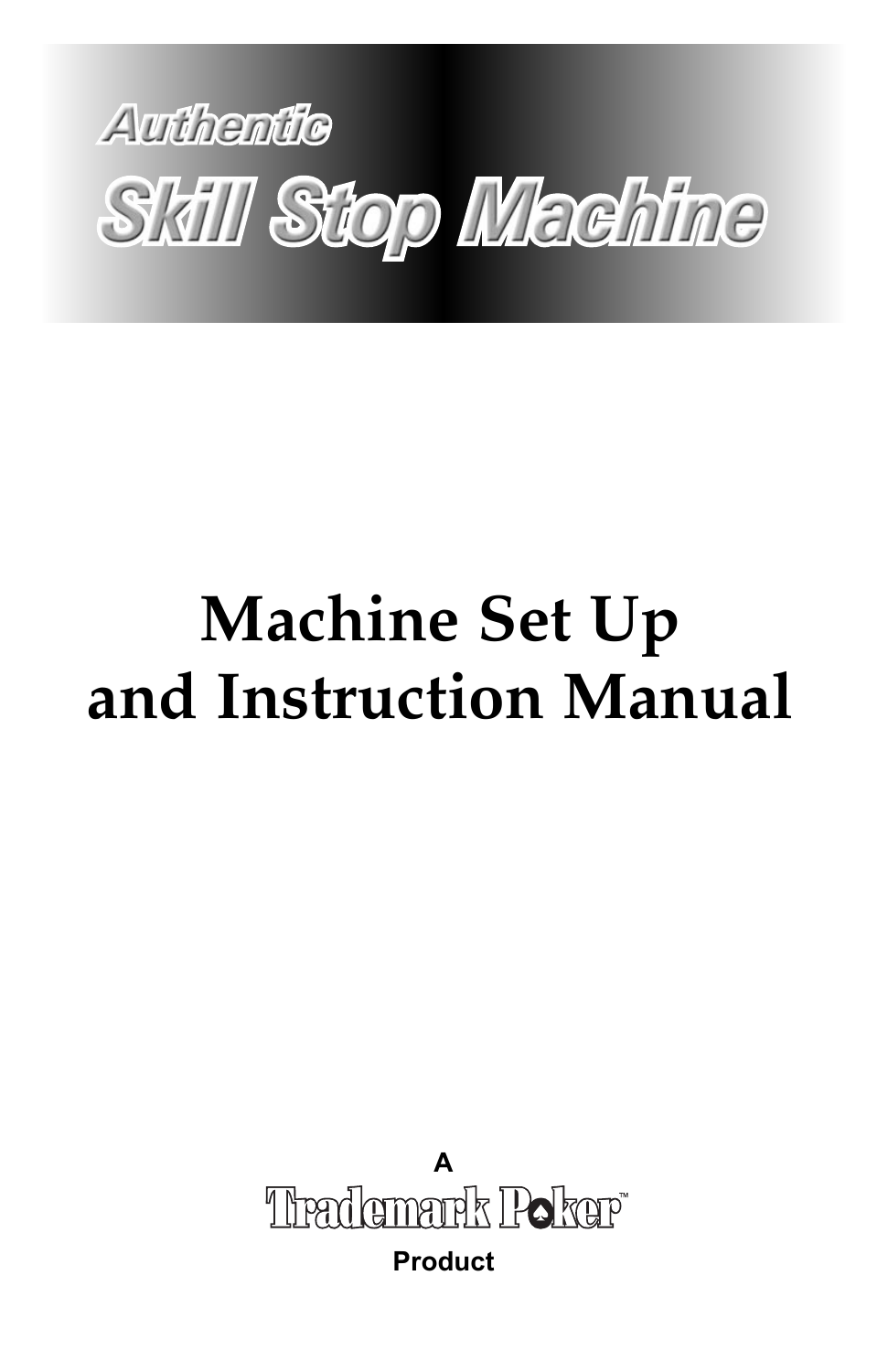# **Limited Lifetime Warranty**

Pachislo machines come standard with a Limited Lifetime WARRANTY! This warranty is against manufacturer defects and workmanship only. The warranty also covers any piece of the machine that is mechanical or electrical. The warranty does not cover bulbs or fuses. Some normal wear might be evident on certain machines due to previous use.

This warranty is non-transferable and applies to the original purchase only.

All machines are tested prior to leaving our warehouse. If the shipment (package) is damaged upon arrival, PLEASE DO NOT ACCEPT. It is very important for you to inspect the item carefully before you sign the delivery papers. Most trucking companies will not honor any insurance claim after you have signed their delivery papers.

UPS Ground drivers may leave package at the destination unattended without a signature from the recipient. UPS Ground and Trademark Poker will not take responsibility for packages stolen after delivery with or without signature. If possible, track package and make sure to accept your package in person for a secure delivery.

The above warranty does not apply:

- To damages or problems which result from delivery shipping or improper handling.
- To damages or problems which result from misuse, abuse, accident, neglect, vandalism, act of god, modification, alteration, incorrect electrical current or voltage.

Therefore, these costs are paid by the customer.

#### **Warranty Repair Procedure**

If you purchased your machine from a retail or wholesale club outlet, please call our office at 1-800-218-0104 for warranty and return information. If you are local, just email or call us to set up a time to bring the machine back to our office for repair. If you are located out of town, describe the problem you are having and a replacement part and repair instruction (with picture or video file) it will be sent to you. If your machine cannot be repaired, it will be replaced.

In the first 30 days of your warranty: we will send UPS Call Tag to you for shipping, we will send UPS Ground to pick up your machine for warranty service at no cost to you. In order to qualify for free shipping you must keep the original packaging (box and packing materials), proof of purchase (sales receipt) and serial number of machine.

For warranty service outside of the first 30 days, all shipping charges will be the responsibility of the buyer. If you do not keep the original pack-aging materials ALL re-packaging costs will be the buyer's responsibility. (We only accept return shipment with our original packing materials that cost of \$50.00)

#### **Return Policy**

If within 14 days you are not satisfied with any purchase machine you can return for any reason. You will receive your money back, less the cost of shipping. No returns will be accepted after 14 days. You must ship your return within 14 days after the date you received your items.

If you refuse the delivery for any reason besides visible damage to outer box, you will need to pay the return fee back to our warehouse in addition to a 15% restocking fee.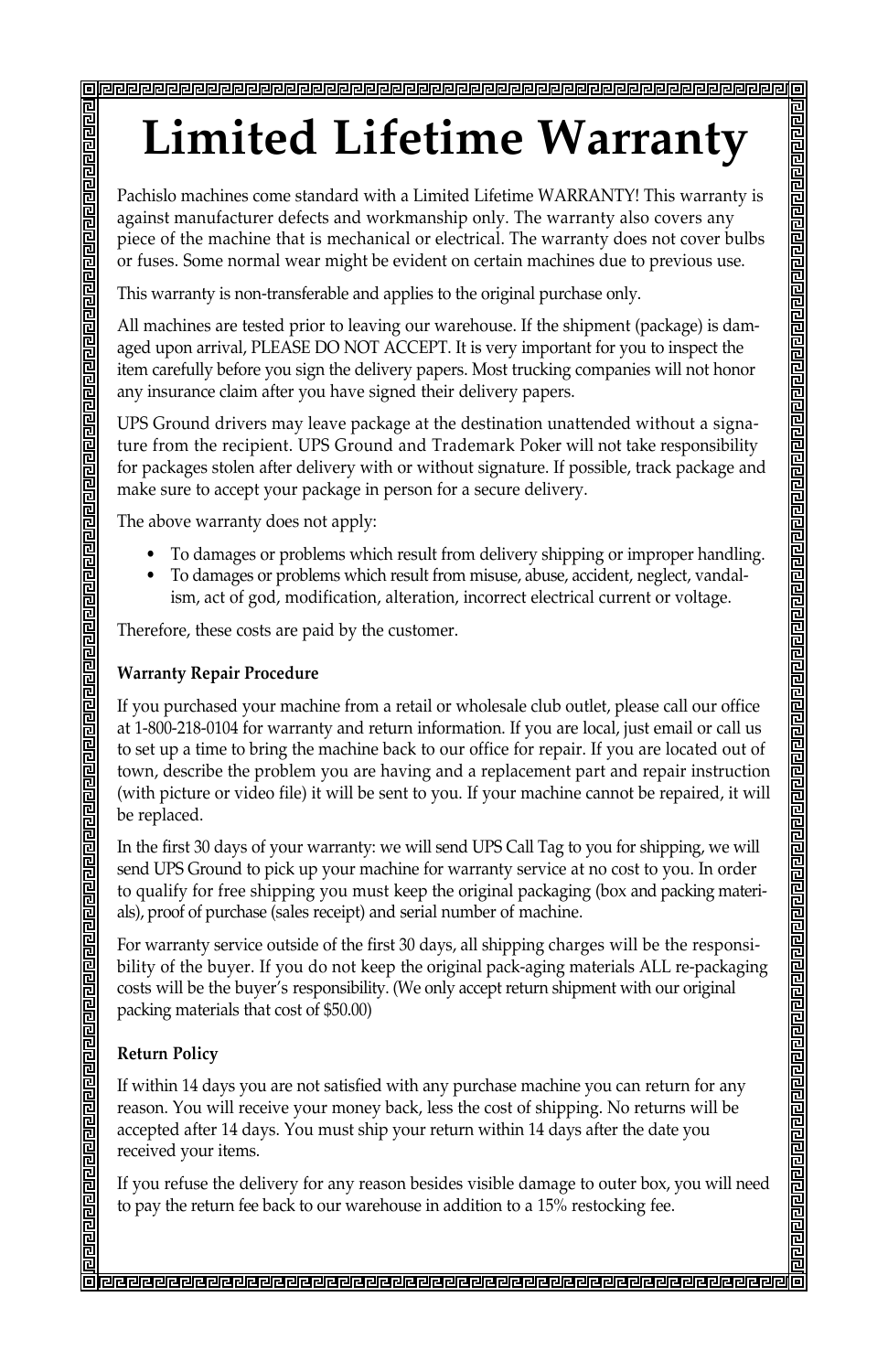# L-PLAY MACHINE USER

# DISCLAIMER

Skill Stop machines are intended for personal recreational use only. They are not intended, no are they to be used for gambling purposes. They may not be available in all states. Any applicable local laws should be reviewed before purchasing. Trademark Poker is not responsible for 'any illegal use of these products. Shipments returned for legal reasons will be subject to restocking charges.

# **SAFETY CONCERNS**

As with any electrical product, do not operate this machine in close proximity to drapes, wooden blinds, dried plants, or any other easily flammable material. Do not operate this machine on or near standing or flowing water. Do not attempt to operate this machine if it is damaged.

Thoroughly inspect your machine to insure all electrical components are properly connected, before plugging unit into wall outlet. If you suspect damaged electrical components, do not plug the machine into a wall socket.

It is strongly recommended that you use a surge protector/power strip to protect your machine. Use the switch on the power strip to turn machine off when not in use. Any credits/bonus game will be retained in memory even when powered off.

To reduce the risk of burns, fire, electric shock or injury a machine should never be left unattended when plugged in Unplug from outlet when not in use, and before putting on or taking off parts.

Close supervision is necessary when this machine is used by children or disabled persons. Do not operate the machine with the air openings blocked. Do not seal or cover the openings on the back and sides of the machine. Overheating can occur and cause fire, electric shock or injury to persons.

Never operate this machine if it has a damaged cord or plug, if it is not working properly, if it has been dropped or damaged or if it has been dropped into water. Always keep the power cord away from heated surfaces. Never drop or insert anything into an opening. Always unplug machine before attempting any service.

To disconnect, turn all controls to the OFF position, then remove plug from outlet. This unit is designed to operate on standard 120 Volt 60 Hz house current only.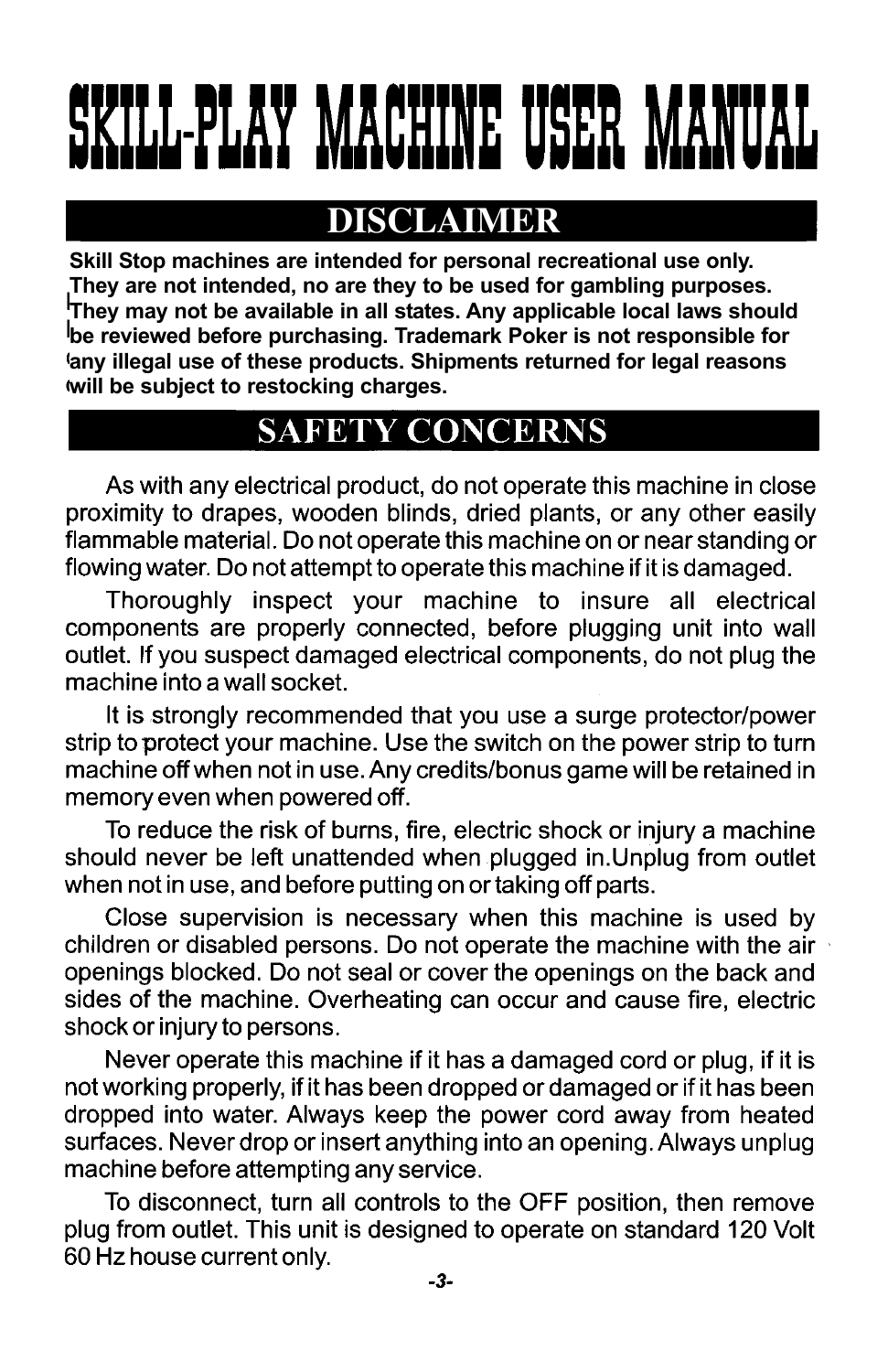### **GETTING STARTED**

#### STEP 1 OPENING THE MAIN DOOR

Unlock and open the front door with the door key provided. You will find the key either taped to the bottom of the coin tray or in an envelop attached to the rear of the machine

Turn the key clockwise (to the right). The locks of some machines might be a little stiff the first time, be careful not to break off the key in the lock by forcing it.

On most machines, turning the key to the left clears error codes, but does not open the door.

#### STEP 2 REMOVE INTERIOR PACKING MATERIAL

Move any bubble wrap or tape from interior components. Then check that all electronic wiring harnesses, plugs and fuses are firmly connected.

#### **STEP 3 REMOVE POWER CORD**

In most machines, you will find the power cord connected to the transformer inside the machine.\* Pass the plug through one of the holes in the back of the machine and plug it into a 120 VAC outlet (standard U.S. outlet). Machines are designed for indoor use only.

\*Note: Some machines have detachable power cords that plug into a jack on the back of the unit and then into a power outlet.

#### STEP 4 REMOVING AND LOADING PAYOUT HOPPER

Locate the payout hopper and remove it partially out from the machine (see Figures 2 & 3 on page 11). Be careful not to disconnect the wire harness connected to it. Also, some machines have a mechanism located at the base of the hopper to help hold it in place. You may have to press down on it to release a hopper, then slide hopper out on its track.

Insert tokens into the top of the hopper, as this will load the hopper for pavoffs. Load at least half of the tokens you have on hand into the hopper. A typical hopper can hold up to 1,000 tokens or more.

After loading the hopper, return it to its original position making sure that it is seated within its tracks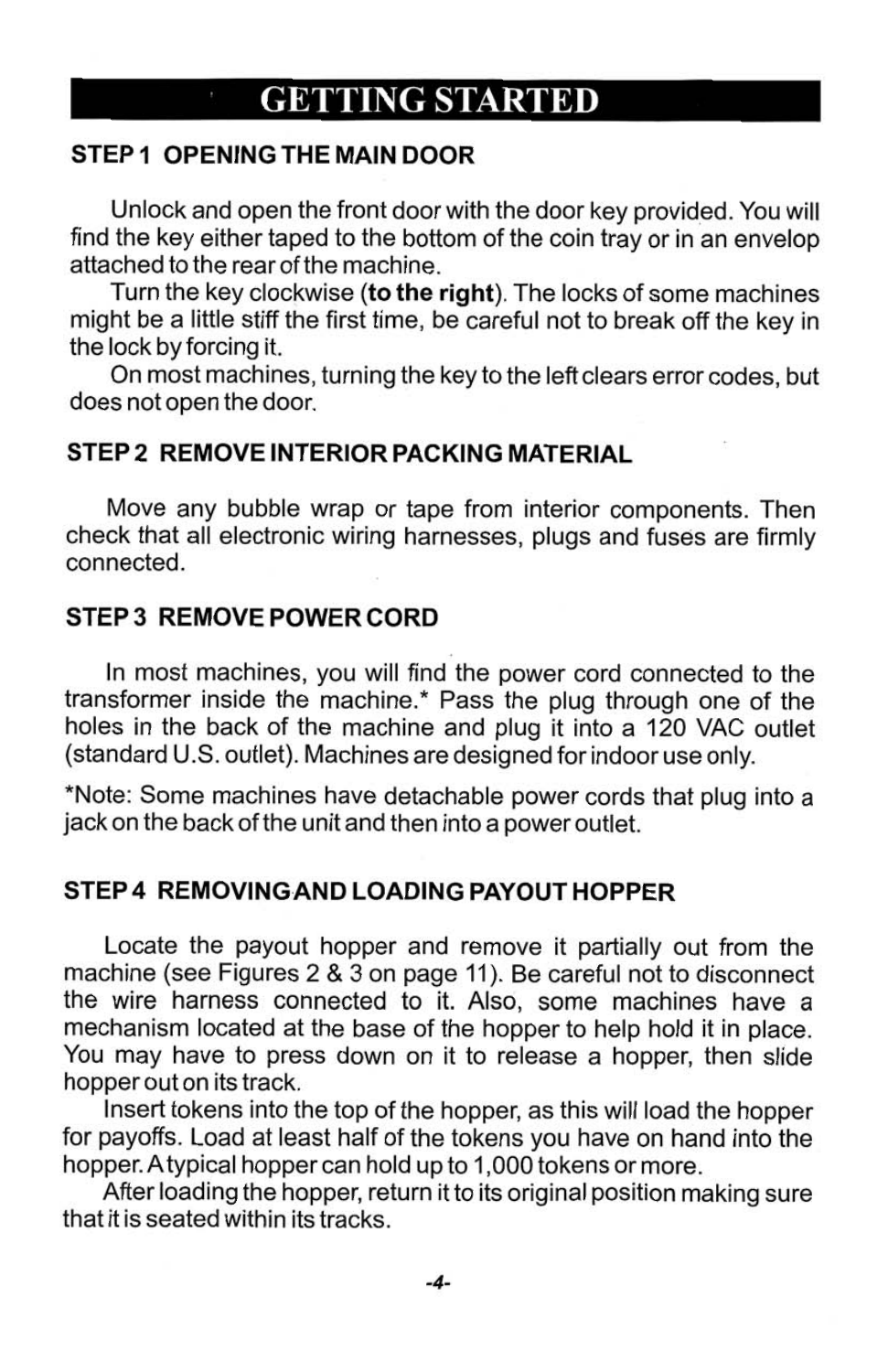# **GETTING STARTED, continued**

#### **STEP 5 TURNING MACHINE ON**

Turn the machine power switch, which is normally located inside of machine on lower left side, to the "on" position. (see Figure 4 at the back of this book) The machine will go through a series of test procedures. When the "Insert Medal" light flashes, the machine is ready for play. If this doesn't happen, see "Reset Procedure."

On most machines, there will be two slider type switches on the power supply that are labeled with Japanese writing. These were used to notify Japanese casino workers and have been disabled. They should not effect the operation of your machine. In some cases, there is also a hopper eject button that will begin to eject coins from the hopper.

#### STEP 6 SETTING CREDIT/COLLECT MODE

If the CREDIT display is lit (0), the machine is in the CREDIT mode. All subsequent winning will be added to the credit meter. If the CREDIT display is not lit, the machine is in the automatic payout mode. All subsequent winnings will be automatically dispensed in tokens by the hopper. To change between modes, press the CREDIT-COLLECT button while the machine is idle. You cannot change modes while the machine is in play or when tokens have already been inserted.

Some machines will only operate in "Credit" mode. This is in the programming of the machine and cannot be changed. On many machines the "Credit" or "Cancel" button must be held down for 5 to 10 seconds to dispense coins into trav.



#### **Figure 1: Odds Setting**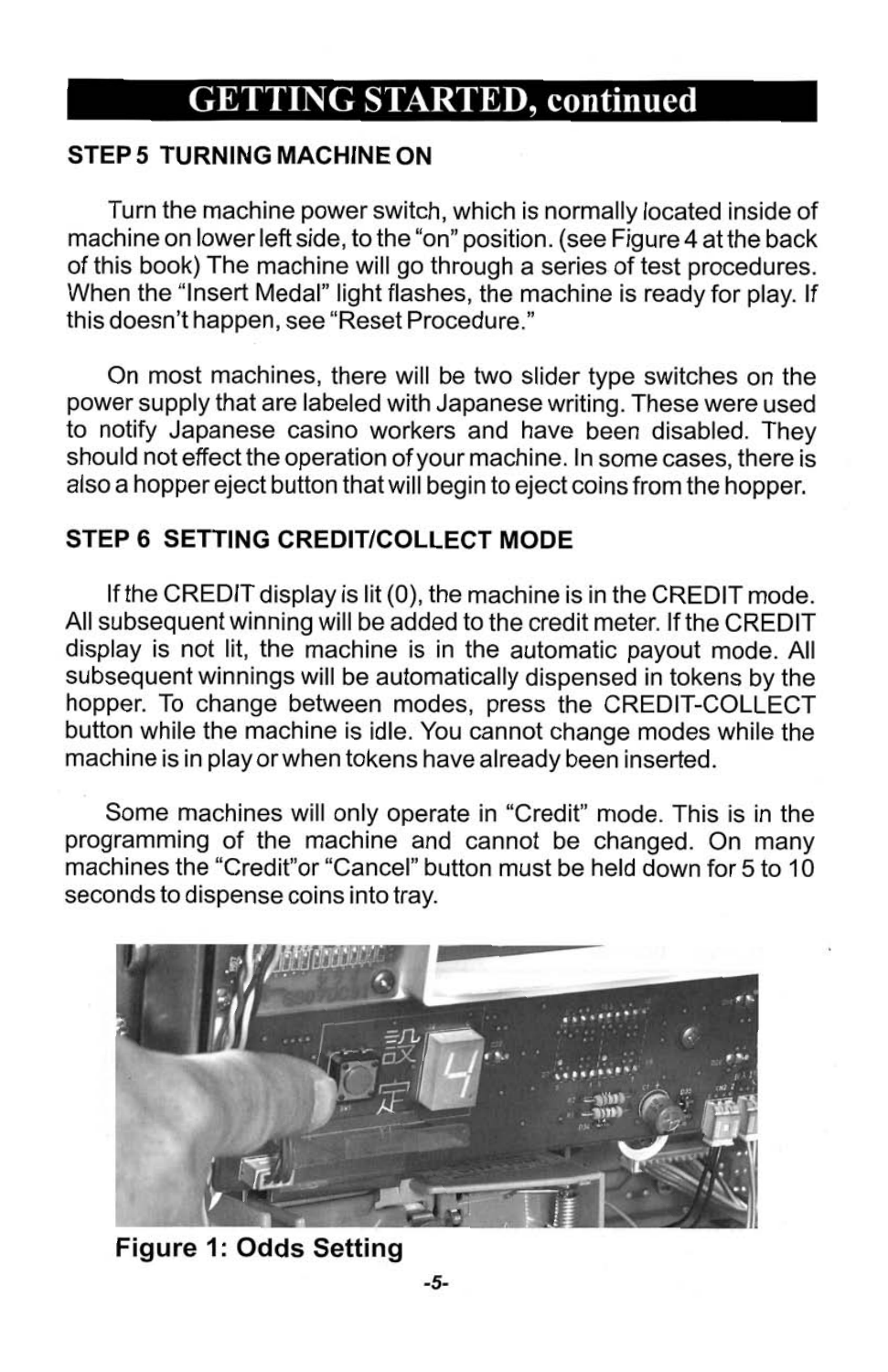# **GETTING STARTED, continued**

#### RESET PROCEDURE/CHANGING GAME PAY OUT ODDS

If your machine is malfunctioning or an error message is showing, you should reset your machine using the following procedure. This is also the same procedure used for setting the payout odds.

Game odds are adjustable to 6 different levels. Odds levels do vary by machine. To change the odds, there will either be a key switch or a toggle switch. Power the machine off and turn the interior key switch to the "ON" position. Then turn the machine on. A number from 1-6 will be shown on the credit meter (or display on the back of the front door of the machine, depending on manufacturer. See Figure 1 on the previous page). Use the reset button on the power supply or on the back of the door to change the odds to the desired setting. When the desired setting is reached, press down the "Play Handle" once to set the odds. Turn the key switch or toggle to the off position. On most machines you will hear a click. The machine will then be ready to play.

Examples of odds are below:

LEVEL  $1 = 65-67%$ LEVEL  $2 = 72 - 74%$ LEVEL  $3 = 79 - 81%$ LEVEL  $4 = 88 - 95%$ LEVEL  $5 = 105 - 107%$ LEVEL  $6 = 115 - 125%$ 

Some machines list their winning odds on a sticker inside the main door near the coin mechanism. Payouts are averaged over 10,000 plays. You may hit winning streaks and losing streaks, just like in a casino. This is normal.

#### **MACHINE RESET RECAP**

1. Set machine power switch to the "off" position.

2. Set reset switch(or key)to the "on" position.

3. Set machine power switch to the "on" position.

4. Depress the Play Handle once & release.

5. Set reset switch(or key) to the "off" position.

6. Machine should now be reset.

7. If machine is still not "reset", repeat steps 1~6.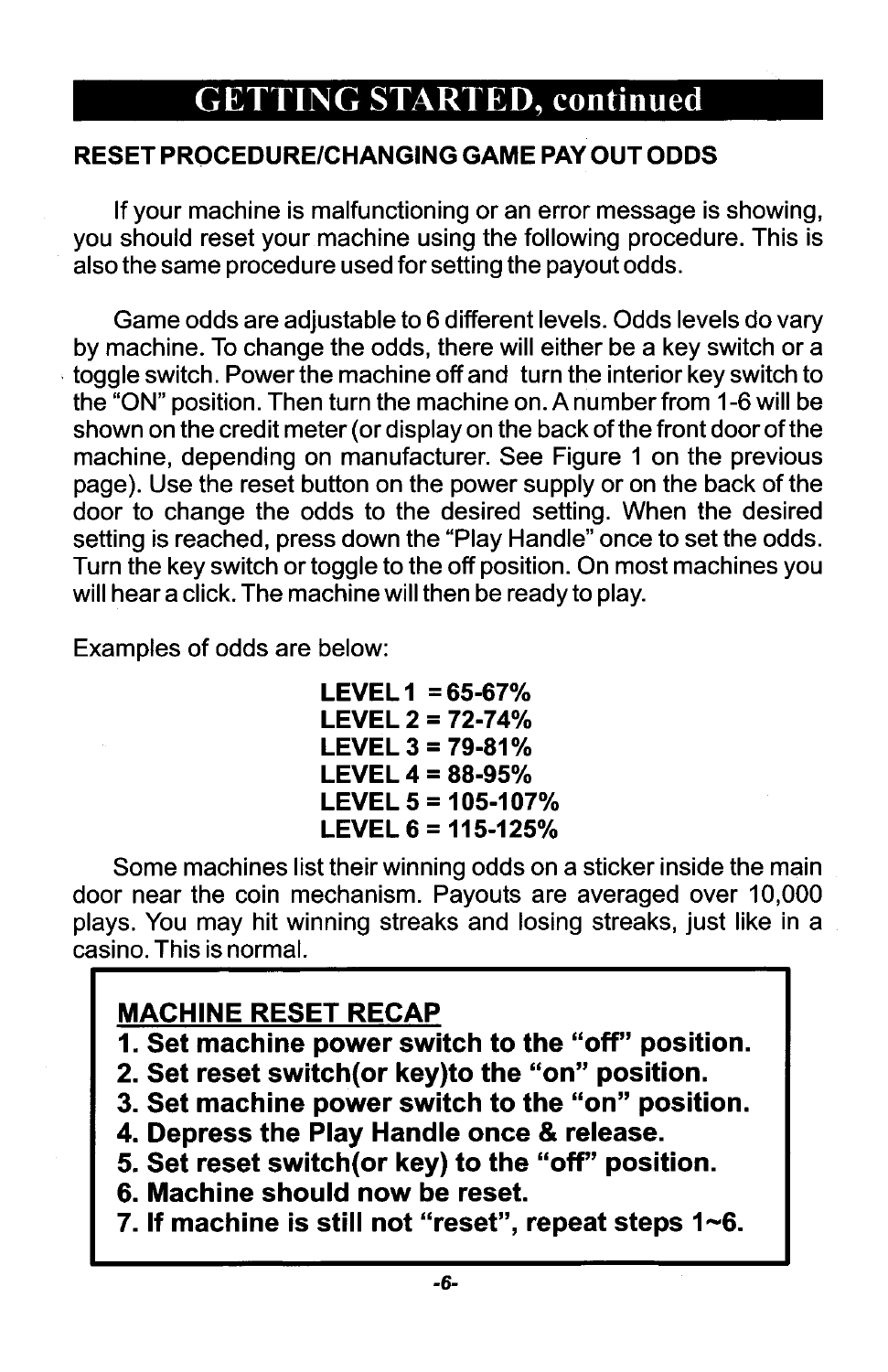# PLAYING THE MACHINE

#### **STEP1 INSERT TOKENS**

Insert from 1-3 tokens. (1) Token will illuminate the center payline, (2) tokens will illuminate the upper and lower paylines, (3) tokens illuminate the diagonal paylines. With all 3 tokens inserted, the maximum number (five lines) of combinations are selected.

These machines have speed loaders which allows you to insert a stack of 20 tokens at on time. (See Figure 5 on page 11.)

#### **STEP 2 CREDIT METER**

If the machine is in the "Credit" mode, you may insert up to a total of 50 tokens for further play. The additional tokens will be displayed in the Credit meter. Machine will not display more than 50 credits. Any tokens inserted when the Credit Meter displays 50 will be rejected and will drop into the coin tray.

#### **STEP 3 PLAY HANDLE**

Depress Play Handle (black or red knob). This will spin the reels. (See Figure 6 on page 11.)

#### **STEP 4 SKILL STOP BUTTONS**

As the reels spin, push the "Stop" buttons one at a time, in any order to stop the reels. (See Figure 7 on page 11.)

#### **STEP 5 WINNING COMBINATION**

If a winning combination is "Hit", the corresponding win will automatically be paid out by the hopper or credited to the Credit display meter. If there are no credits on the Credit meter, insert 1-3 tokens to repeat game play.

#### **STEP 6 BET/MAX BET BUTTON**

If the machine is being used in the credit mode, the BET or MAX BET button may be utilized to credit a payline, one at a time, assuming there are credits displayed on the CREDIT meter.

On some machines, there are 1 and 2 token bet buttons. Regardless, most machines will only accept a maximum bet.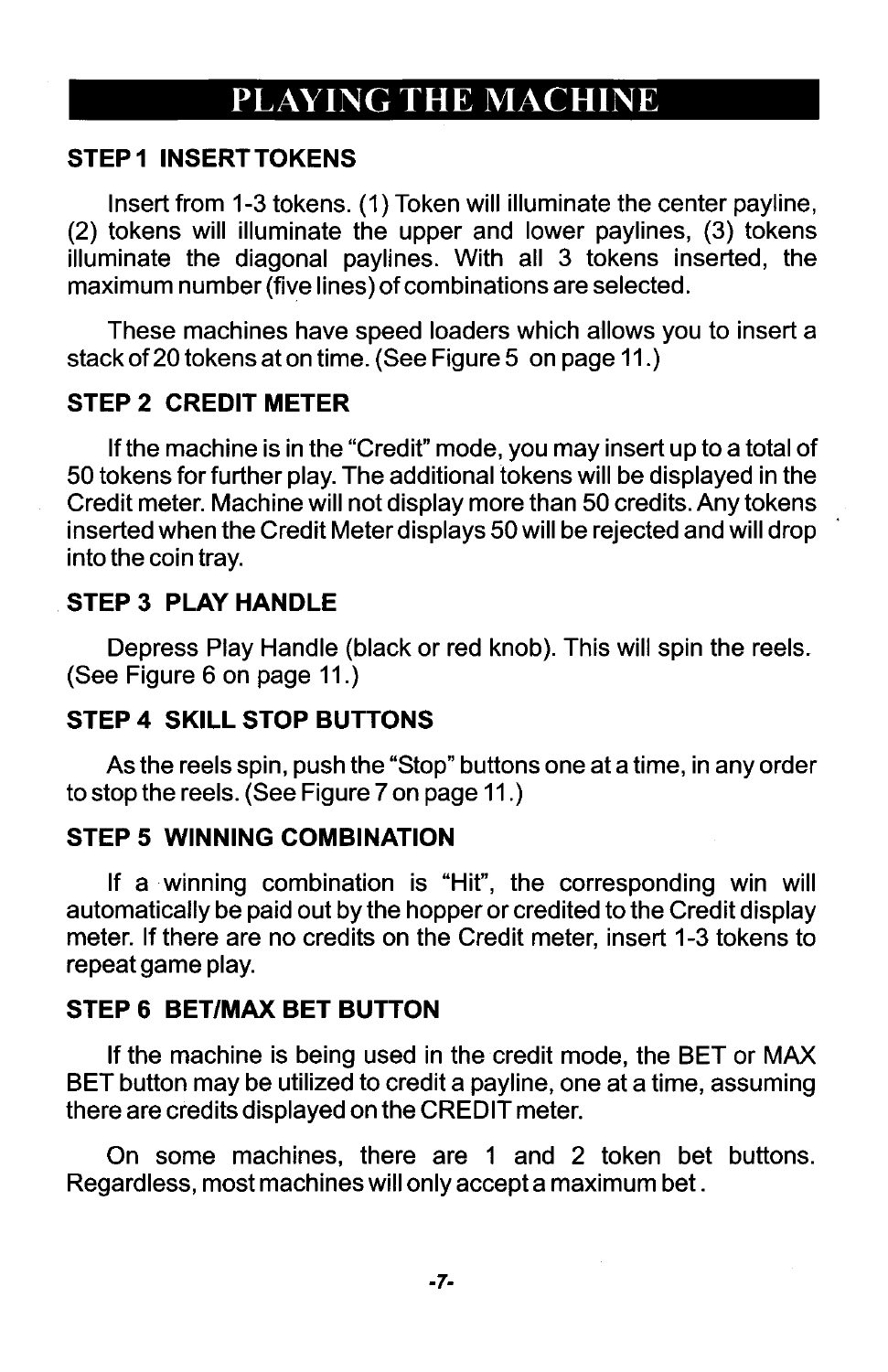# **AUDIO VOLUME**

#### **MACHINE VOLUME CONTROLS**

When there are speaker volume controls, they are normally 3position switches. The most quiet position is usually all the way to the right or all the way down. Depending on the machine, they can be found in the following locations:

- a) Inside of door in the upper right hand side or;
- b) Inside of door under window for reels or;
- c) To left of reels on the circuit board mounted on the cabinet or;
- d) In the center at the top of the inside of the door or
- e) Sticking out of a transparent case or
- f) On a circuit board mounted on or near the speaker.

Unfortunately, the sound switches do not lower the sound that much. The Japanese prefer their machines very loud. To further deaden the sound, unplug one speaker. If it is still too loud, pad the remaining speaker with some carpet pad or other foam that will not vibrate. DO NOT disconnect all speakers. This could cause the sound amplifier to overload..

# **BIG BONUS JACKPOTS**

#### **BONUS GAMES**

Occasionally during play a BIG CHANCE (777) combination or BONUS GAME combination is hit, thereby guaranteeing the player a predetermined number of wins. The machine will initially pay out the amount listed for the combination (usually 15 tokens), then the machine will give you additional guaranteed wins during the next several plays. Depending on the bonus combination, several winning plays will occur, paying as many as 500 tokens. Some variations are as follows:

**BONUS GAME** Combinations = 15 tokens  $+ 8$  guaranteed wins.

**BIG CHANCE** Combinations = 15 tokens + 24 guaranteed wins This period continues until you hit a free game. It is possible to win up to 35 payouts (500 tokens) in the "Big Chance" play mode.

**CHALLENGE GAME** allows you to play (1 to 3 tokens) up to 200 consecutive times with increased winning odds. If you enter the Challenge Game, you must finish all spins (this can take a while.)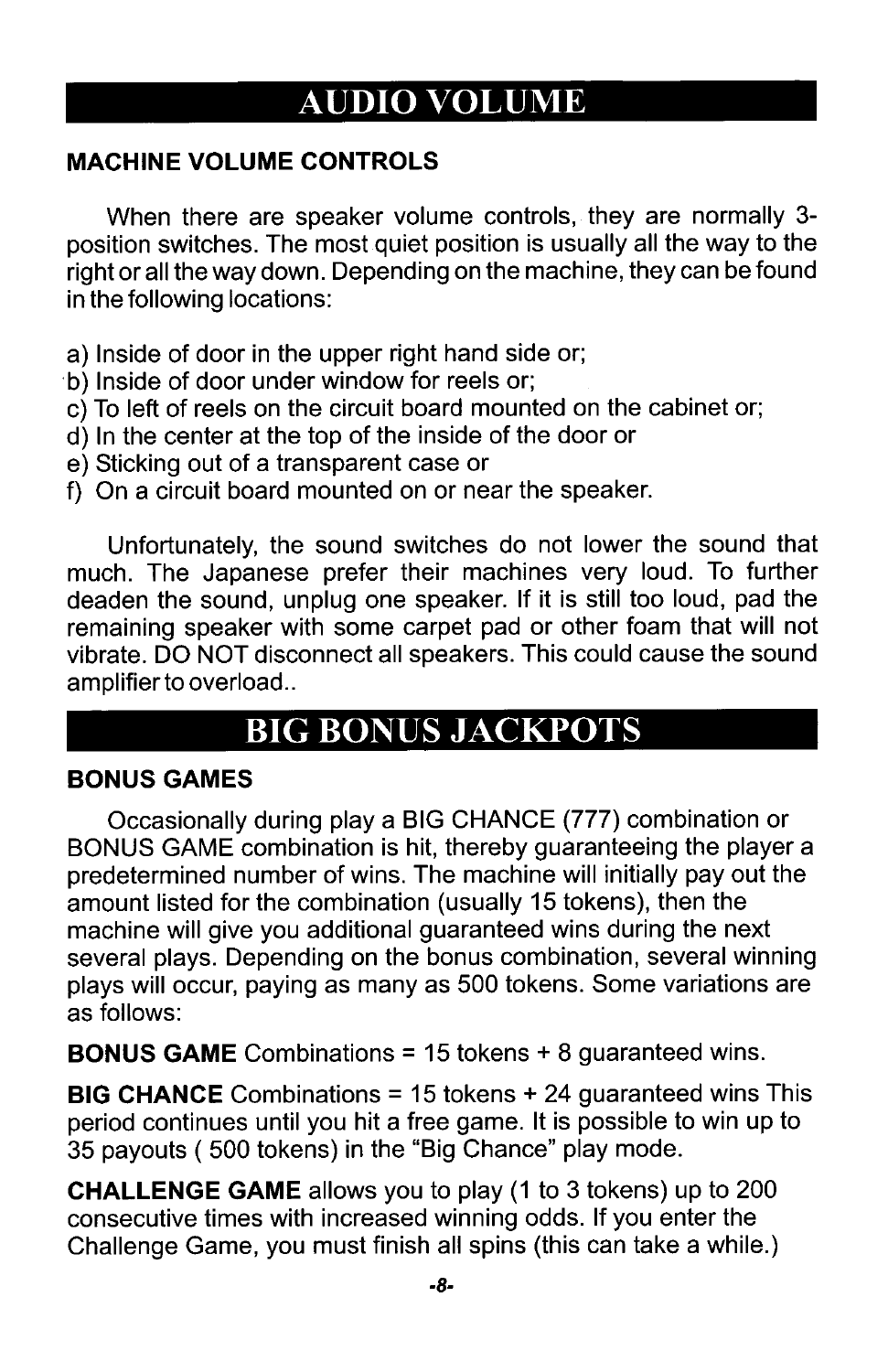## **TROUBLE SHOOTING**

The following section describes common problems and their usual solutions:

#### **MACHINE DOES NOT POWER UP**

Make sure machine is plugged into a 120 VAC outlet. Do not use an extension cord longer than 50 feet.

#### **NO LIGHTS**

Make sure power switch is in the ON position. Check that all wire harnesses are seated firmly. Check fuses.

If an individual light bulb is out, turn the light socket where the bulb is out counterclockwise to remove the housing. Replace the bulb by pulling the bulb straight out. Press a replacement bulb directly into socket.

#### **MACHINE DOES NOT ACCEPT TOKENS**

Machine must be turned ON. Jackpot condition may have occurred if "GAME OVER" light is flashing. Reset machine by inserting door key into the lock on front door and turn it to the left (if equipped). Otherwise, use reset button inside to reset machine.

The "INSERT MEDALS" light must be flashing or coins will not be accepted. Insure that the reels are not spinning or there is not a bet or free play on the machine. The inside reset key switch must always be in the "off" position during game play.

#### **MACHINE KEEPS PLAYING IN BONUS GAME**

This could be normal, keep playing until the bonus game is complete. You may have to play as many as 250 spins to complete the Bonus procedure.

#### COINS WILL NOT REGISTER, FALL INTO COIN TRAY

Possible coin acceptor jam, check coin acceptor and clear jam. Press reset button inside machine. Machine only holds 50 credits at a time. Additional coins inserted will fall into money tray.

Also, see above section titled "Machine Does Not Accept Tokens."

#### HOPPER WILL NOT PAY OUT

Check payout hopper, make sure wire harness is plugged in and secure. Check fuses.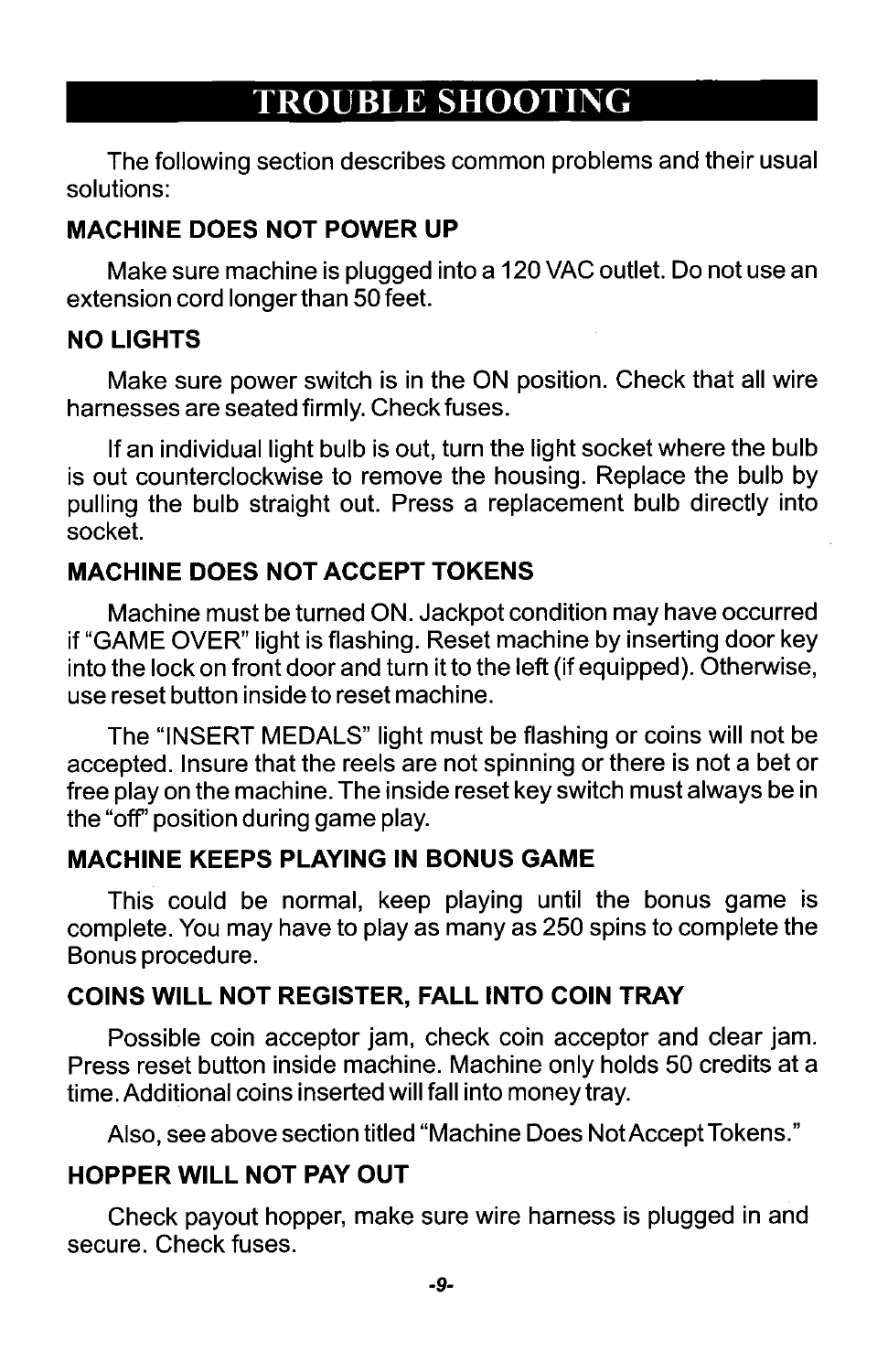# **TROUBLE SHOOTING continued**

#### **TROUBLE CODES**

Trouble Codes are displayed on an LED panel located on the front door of the machine. They are:

HE - Hopper Empty. Not enough tokens for payout. Add tokens to hopper. Do full reset procedure.

HO - Hopper Out. Hopper is out of tokens. Add tokens to hopper. Do reset

HJ - Hopper Jam. Remove coin hopper. Unplug wiring harness and slide hopper out. Dump out coins, some coins will remain in the lower hopper area. To clear them, spin center of hopper until all coins are free and hopper spins freely. Then return hopper.

CE- Changer Error. Unplug and remove coin accepter. Look for oxidation on metallic portions of coin path. If present remove with sandpaper or emery cloth.

E2 - Changer Error

**E3** - Hopper Error. Remove hopper and coins. Lubricate with spray oil. Replace hopper.

E4 - Hopper Error. Caused when hopper is jammed or unplugged.

**E5** Hopper Error (normally jammed)

After error problems are cured, error codes are cleared by using the full reset procedure which is once again listed below:

#### **MACHINE RESET RECAP**

- 1. Set machine power switch to the "off" position.
- 2. Set reset switch(or key)to the "on" position.
- 3. Set machine power switch to the "on" position.
- 4. Depress the Play Handle once & release.
- 5. Set reset switch(or key) to the "off" position.
- 6. Machine should now be reset.
- 7. If machine is still not "reset", repeat steps 1~6.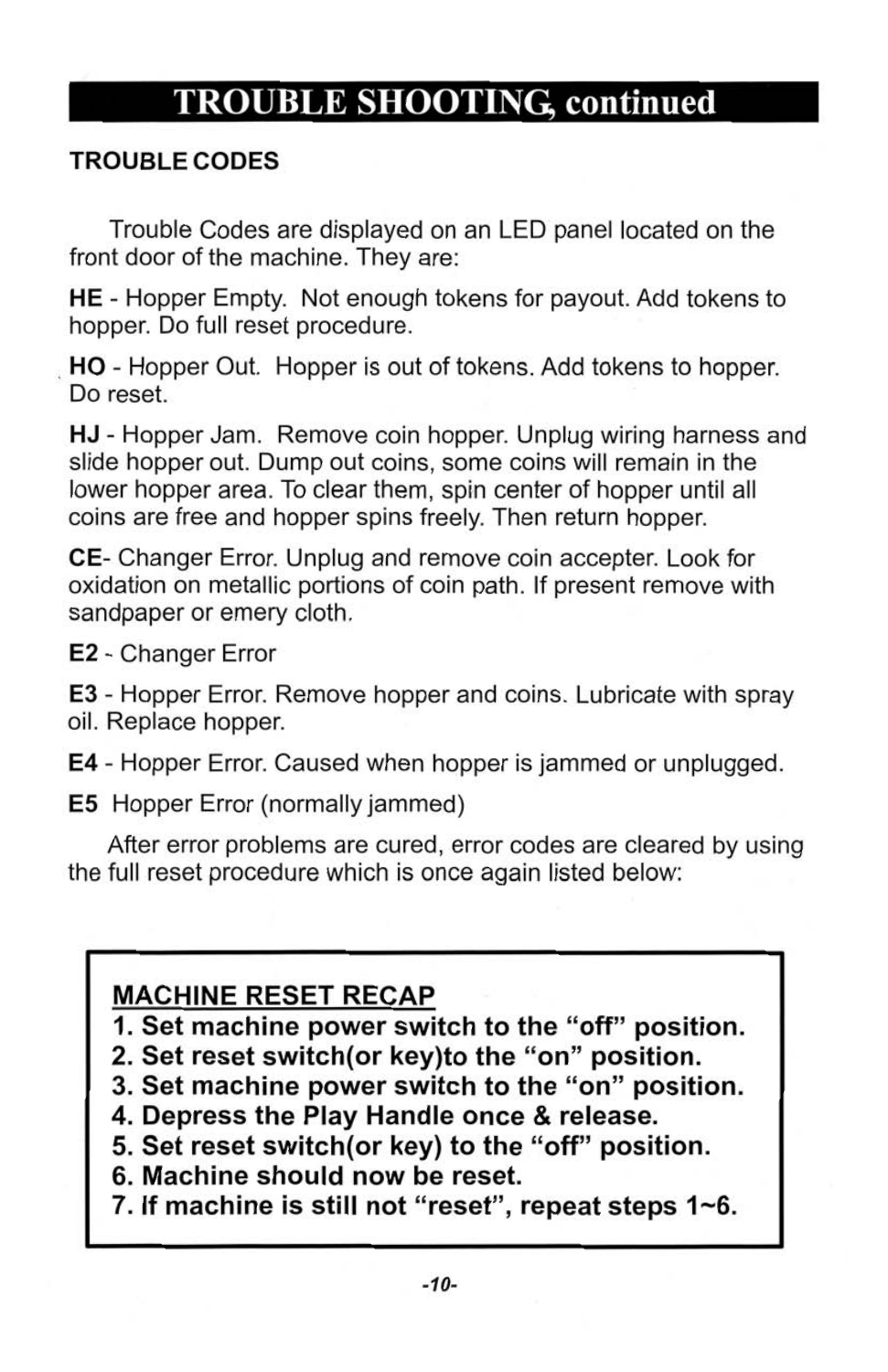

Figure 2: Hopper properly seated in its tracks



Figure 3: Hopper pulled slightly out for loading.



Figure 4: Power Supply with reset key in the "off" or "run" position.



Figure 5: Load up to 20 tokens at once.



Figure 6: Press "Max Bet" and then depress play handle to spin reels.



Figure 7: Press a stop button to stop each reel.